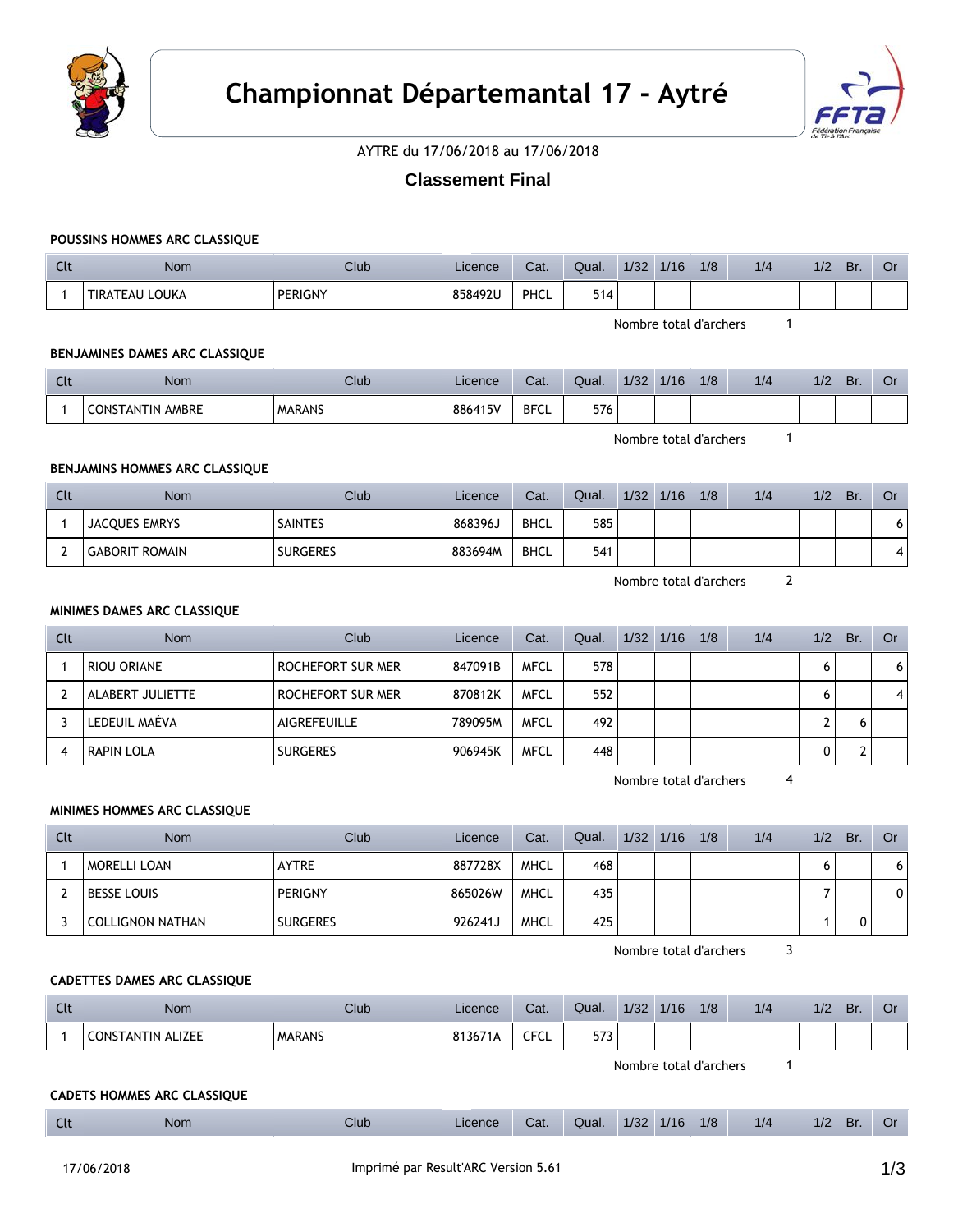| YOAN<br>DEYIRMENDJIAN | <b>SURGERES</b> | 819685M | CHCL | 479 |  |  | U |
|-----------------------|-----------------|---------|------|-----|--|--|---|
| <b>BABIN ALBAN</b>    | <b>MARANS</b>   | 8998835 | CHCL | 452 |  |  |   |

Nombre total d'archers 2

### **SENIORS DAMES ARC CLASSIQUE**

| Clt | <b>Nom</b>         | Club           | Licence | Cat.        | Qual. | $1/32$ $1/16$ | 1/8 | 1/4 | 1/2 | Br. | Or |
|-----|--------------------|----------------|---------|-------------|-------|---------------|-----|-----|-----|-----|----|
|     | MIRIEL EMMANUELLE  | <b>PERIGNY</b> | 442580R | <b>SFCL</b> | 379   |               |     |     |     |     | O  |
|     | BASTELLI ANGELIQUE | LA ROCHELLE    | 702050Y | <b>SFCL</b> | 448   |               |     |     | o   |     |    |
|     | BARDIN MARINE      | <b>PERIGNY</b> | 671182W | <b>SFCL</b> | 445   |               |     |     |     |     |    |

Nombre total d'archers 3

## **SENIORS HOMMES ARC CLASSIQUE**

| Clt | <b>Nom</b>               | Club               | Licence | Cat.        | Qual. | $1/32$ $1/16$ | 1/8 | 1/4 | 1/2 | Br. | Or |
|-----|--------------------------|--------------------|---------|-------------|-------|---------------|-----|-----|-----|-----|----|
|     | <b>BILINSKI STEPHANE</b> | SAINT MARTIN DE RE | 608205T | SHCL        | 513   |               |     |     |     |     | 6  |
|     | RABIER JULIEN            | PERIGNY            | 418835F | <b>SHCL</b> | 575   |               |     |     |     |     | 5  |
|     | TILLIER DAMIEN           | PERIGNY            | 309505U | <b>SHCL</b> | 555   |               |     |     |     | h   |    |
| 4   | <b>GUERIN MAXIME</b>     | ROCHEFORT SUR MER  | 639473E | SHCL        | 607   |               |     |     |     |     |    |
| 5   | <b>BAUDRIT ERIC</b>      | FONTAINEBLEAU      | 879149X | SHCL        | 516   |               |     |     |     |     |    |

Nombre total d'archers 5

#### **VETERANS DAMES ARC CLASSIQUE**

| Clt | <b>Nom</b>                        | Club          | Licence | Cat.                  | Qual. | 1/32 | 1/16 | 1/8 | 1/4 | 1/2 | <b>Br</b> | UI |
|-----|-----------------------------------|---------------|---------|-----------------------|-------|------|------|-----|-----|-----|-----------|----|
|     | <b>FRANCOISE</b><br><b>DELAGE</b> | <b>COGNAC</b> | ó58513A | <b>VECI</b><br>/ I ㄴㄴ | 437   |      |      |     |     |     |           |    |

Nombre total d'archers 1

#### **VETERANS HOMMES ARC CLASSIQUE**

| $\sim$<br>นเ | Nom                                    | Club                        | Licence | Cat. | Qual. | 1/32 | 1/16 | 1/8 | 1/4 | 1/2 | <b>Br</b> | ◡ |
|--------------|----------------------------------------|-----------------------------|---------|------|-------|------|------|-----|-----|-----|-----------|---|
|              | Louis<br><b>RUAUL</b><br>JEAN-I<br>DI. | <b>SAIN</b><br>MARTIN DE RE | 740904F | VHCL | 559   |      |      |     |     |     |           |   |

Nombre total d'archers 1

### **SUPER VETERANS DAMES ARC CLASSIQUE**

| Clt | <b>Nom</b>        | <b>Club</b> | Licence | Cat.         | Qual. | 1/32 | 1/16 | 1/8 | 1/4 | 1/2 | Br. | Or |
|-----|-------------------|-------------|---------|--------------|-------|------|------|-----|-----|-----|-----|----|
|     | REURE ELIANE      | PERIGNY     | 436098V | <b>SVFCL</b> | 348   |      |      |     |     |     |     |    |
|     | ' GIRARD BRIGITTE | BEAUCHAMP   | 455312E | <b>SVFCL</b> | 330   |      |      |     |     |     |     |    |

Nombre total d'archers 2

## **SUPER VETERANS HOMMES ARC CLASSIQUE**

| Clt | <b>Nom</b>             | Club              | Licence | Cat.         | Qual. | 1/32 | 1/16 | 1/8 | 1/4 | 1/2 | Br. | Or           |
|-----|------------------------|-------------------|---------|--------------|-------|------|------|-----|-----|-----|-----|--------------|
|     | <b>BOLLE CLAUDE</b>    | ROCHEFORT SUR MER | 883159F | SVHCL        | 550   |      |      |     |     |     |     | 6            |
|     | PERROT JACQUES         | ROCHEFORT SUR MER | 043589E | <b>SVHCL</b> | 472   |      |      |     |     |     |     | $\mathbf{0}$ |
|     | <b>LECHELON GERARD</b> | <b>ROYAN</b>      | 012690U | SVHCL        |       |      |      |     |     |     |     |              |

Nombre total d'archers 3

## **CADETS HOMMES ARC A POULIES**

| 1/8<br>1/32<br>1/16<br>$\overline{\phantom{a}}$<br>1/4<br>Club<br>$\sim$<br>Cat.<br>Br<br>Licence<br>Qual.<br><b>Nom</b><br>1/2<br>$\sim$ |
|-------------------------------------------------------------------------------------------------------------------------------------------|
|-------------------------------------------------------------------------------------------------------------------------------------------|